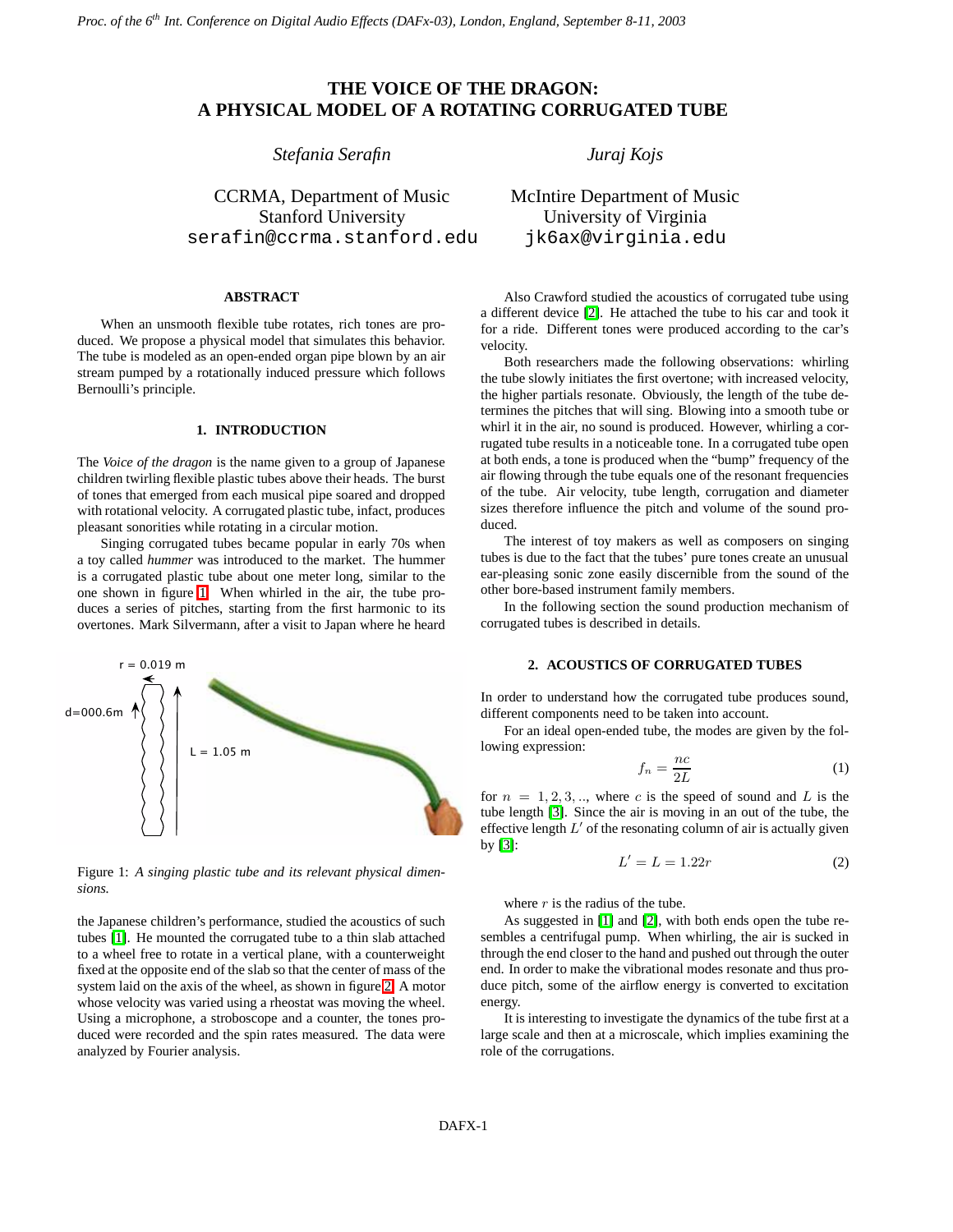

<span id="page-1-0"></span>Figure 2: *The apparatus used in [\[1\]](#page-4-0) to measure tube's frequencies and rotational velocity*

At a large scale there exists a vortical flow centered in the stationary end of the tube and normal to the axis of the tube with tangential air velocity given by:

$$
V(s) = \omega_m s
$$

where  $\omega_m$  is the angular velocity and s is the position along the tube (from 0 to  $L$ ).

Along the tube, the rotationally induced pressure difference between the two ends produces an axial flow with velocity v.

In order to relate the angular velocity  $\omega_m$  to the pressure difference  $p$ , assuming the flow to be incompressible and smooth, we can use Bernoulli's principle:

<span id="page-1-2"></span>
$$
p(s) + \frac{1}{2}\rho[v(s)^{2} + \omega_{m}^{2}s^{2}] = const.
$$
 (3)

where  $p(s)$  is the pressure and  $v(s)$  is the axial velocity at position s. With the same assumptions, the axial velocity through the tube is uniform, i.e.  $v(s) = const.$  for  $0 \le s \le L$ . Therefore the pressure difference between the two extremities of the tube (stationary  $= 0$  and rotating  $= L$ ) is given by:

$$
p = p(0) - p(L) = L^2 \omega_m^2 / 2
$$

<span id="page-1-1"></span>It is now necessary to explain the role of the corrugations. This is done by relating axial air velocity  $v_n$  to distance between corrugations  $d$  as follows:

$$
f_n = \alpha_1 \frac{v_n}{d} \tag{4}
$$

where  $\alpha_1$  is a proportionality constant,  $v_n$  is the axial air velocity of mode *n* and  $f_n$  is the resonant frequency of that same mode. Equation [4](#page-1-1) is justified by the fact that moving past the corrugations the air is perturbed at a frequency proportional to the axial air velocity and inversely proportional to the corrugation spacing. When  $f_n$  coincides with a resonant frequency of the tube, the sound is amplified.

We still need to relate the axial velocity  $v$  to the tangential air velocity  $V(s)$ . This is done by applying Bernoulli's equation [3](#page-1-2) which gives  $v_n = \omega_{mn} L = V(L)$ , where  $\omega_{mn}$  is the angular velocity of mode  $n$ . This equation states that, in case of frictionless flow, the axial velocity along the tube is the same as the tangential velocity at the rotating end. However, since the flow is not

perfectly frictionless, we assume that the axial air velocity is proportional to the tangential air velocity:

<span id="page-1-3"></span>
$$
v_n = \alpha_2 \omega_{mn} L \tag{5}
$$

where  $\alpha_2$  is another proportionality constant (experimentally, however,  $b = 1$  [\[1\]](#page-4-0)). Combining equation [4](#page-1-1) and [5](#page-1-3) we obtain:

$$
f_n = \alpha_1 \alpha_2 \frac{\omega_{mn} L}{d} \tag{6}
$$

which states that the modes of the rotating tube are directly proportional to the angular velocity and inversely proportional to the distance between corrugations.

#### **2.1. Accounting for friction**

As previously mentioned, the flow inside the tube is not perfectly frictionless. Friction along the walls acts to resist the acceleration of air in the tube.

It can be shown [\[2\]](#page-4-1) that friction generates a nonuniform flow and the effect of friction is to give  $\alpha_1 = 2$ . From equation [4](#page-1-1) we can therefore conclude that  $f_n = 2v_n/d$ .

The previous equation states that knowing the axial air speed and the distance between corrugations, it is possible to calculate the frequency at which the tube resonate.

### **2.2. The Doppler effect**

The finally component of the acoustics of the tube that influences its sonorities is the role of the rotation. When the tube rotates a *Doppler shift* is perceived, i.e. an apparent change in frequency content which is due to the motion of the tube relative to the listener. As derived in most elementary physics texts, the *Doppler shift* is given by

$$
\omega_l = \omega_s \frac{1 + \frac{v_{ls}}{c}}{1 - \frac{v_{sl}}{c}} \tag{7}
$$

<span id="page-1-4"></span>where  $\omega_s$  is the radian frequency emitted by the source at rest,  $\omega_l$ is the frequency received by the listener,  $v_{ls}$  denotes the *speed* of the listener in the direction of the source,  $v_{sl}$  denotes the speed of the source in the direction of the listener, and  $c$  denotes sound speed.

## **3. ANALYSIS OF A CORRUGATED TUBE**

We analyzed the tube shown in figure [1,](#page-0-0) in order to validate the theory presented in the previous section. The corrugated plastic tube was 1.08 m long, and with a radius  $r = 0.019$  m. The corrugations were 6 mm long.

The second column of table [1](#page-2-0) shows the theoretical modes of our corrugated tube, obtained using equation [1](#page-0-1) with the radius correction proposed by Benade (see equation [2\)](#page-0-2).

The third column shows the experimental frequencies obtained by recording the tube while rotating at different velocities and analyzing the amplitude of its frequency response. The peak of the spectrum were easily detected, since one strong mode is always perceivable. Note the good agreement between the experimental and theoretical frequency. The fourth column shows the rotational velocities associated with each frequencies. Those velocities were calculated looking at the time domain waveform, and counting the number of rotations per second which are clearly visible as, for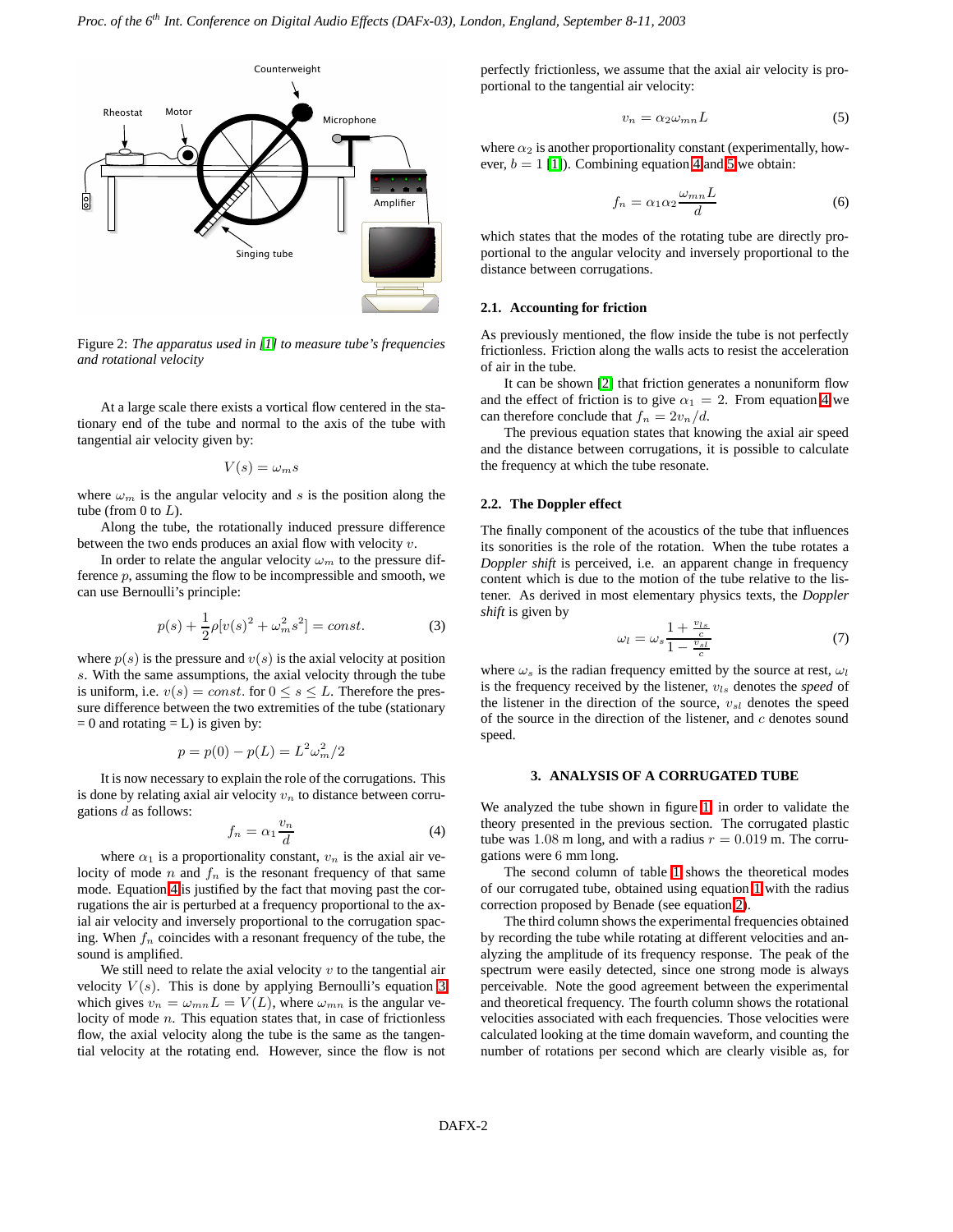| Mode                        | Theoretical | Experimental       | Rotational        |
|-----------------------------|-------------|--------------------|-------------------|
| number $n$                  | Frequency   | Frequency          | Velocity          |
|                             | 156 Hz      |                    |                   |
| $\mathcal{D}_{\mathcal{A}}$ | 312 Hz      | 310Hz              | $0.5$ Hz          |
| 3                           | 468 Hz      | 464Hz              | $0.9$ Hz          |
|                             | 624 Hz      | 625Hz              | 1.7 <sub>Hz</sub> |
| 5                           | 781 Hz      | 769Hz              | $2.5$ Hz          |
|                             | 937 Hz      | $925\overline{Hz}$ | $3.0$ Hz          |
|                             | 1093 Hz     | 1081Hz             | $3.3 \text{ Hz}$  |
|                             | 1249 Hz     | 1250Hz             | $4.2$ Hz          |

<span id="page-2-0"></span>Table 1: *Mode number, theoretical and experimental frequency and rotational velocity of the tube used for the simulations.*



<span id="page-2-1"></span>Figure 3: *Time domain waveforms for the corrugated tube when rotating at* 1.7 *rot/sec. Notice the modulations given by the Doppler effect.*

example, figure [3](#page-2-1) shows. Each rotation, infact, corresponds to a modulation of the time domain waveform.

Figure [5](#page-3-0) shows the amplitude of the frequency response for six modes of the tube. From top to bottom, mode 3, 4, 5, 6, 7 and 8 of the tube are shown (see table [1\)](#page-2-0). Notice how a strong resonance is presence corresponding to each mean value of the rotational speed. While the rotational spedd is not discretized, the resonance frequencies are since they correspond to the resonant frequencies of the open-ended tube.

As a last analysis example, figure [5](#page-3-0) shows the sonogram of the rotating tube while performing two arpeggios varying the rotational speed twice over time. High partials are amplified when the rotational speed increases, according to [1.](#page-2-0)

#### **4. MODELING CORRUGATED TUBES**

## **4.1. Waveguide model of a cylindrical tube**

We consider the tube as an organ pipe open at both ends. A one dimensional digital waveguide such as the one shown in figure [6](#page-3-1) can therefore be used to model the tube resonator [\[4\]](#page-4-3). Propagation losses are modeled using the bandpass filter  $H_b(z)$  described in the following section.

## **4.2. Modeling the corrugations**

We model the corrugations by reproducing their effect rather than building a precise physical model, since the turbulence inside the rotating tube are complex and still not well understood. The effect,



Figure 4: *Frequency response of six modes of the corrugated tube used for the simulations. The data correspond from top to bottom to frequencies and rotational velocity reported in table [1.](#page-2-0)*

on the other end, is rather clear and has already been explained by equation [4.](#page-1-1)

In our algorithm the distance between corrugations is known, and the axial air velocity  $v_n$  of mode n is calculated from equation [5,](#page-1-3) in which the rotational velocity is an input parameter of the model. At each sample i, we calculate the frequency  $f_{cn}$  for which  $f_{cn} = v_n/d$ , using equation [4.](#page-1-1) Then we calculate the closest mode  $f_a$  of the tube that corresponds to  $f_{cn}$ . This is the center frequency of a bandpass resonant filter whose role is to amplify  $f_a$ .

The simple algorithm to calculate the effect of corrugations is therefore the following:

known variables: 
$$
f_n
$$
,  $d$ ,  $\omega_m$ ,  $L$ 

\nfor  $i = 1 \ldots$  samples

\n1) Compute  $v_n$  from  $v_n = \omega_{mn}L$ 

\n2) Compute  $f_{cn} = v_n/d$ 

\n3)  $f_a = round(f_{cn}/f_0)f_0$ 

\nend

\nend

#### **4.3. Modeling the Doppler effect**

The last step of the tube simulation consists of modeling the rotation. The motion of the tube relative to the listener produces the well-known Doppler effect, i.e. an apparent change in frequency content of an acoustic signal. A simulation of the Doppler shift was proposed in [\[5\]](#page-4-4) and [\[6\]](#page-4-5).

Recently [\[7\]](#page-4-6) a detailed simulation of the Doppler shift was proposed, which uses time varying delay lines [\[8\]](#page-4-7). The Doppler shift was applied to the simulation of the circular rotation of a Leslie horn.

Since there is a strong similarity between the rotation of the Leslie horn and the rotation of the corrugated tube, we use the same algorithm here. A more detailed derivation of the Doppler effect applied to a rotational source is found in [\[7\]](#page-4-6).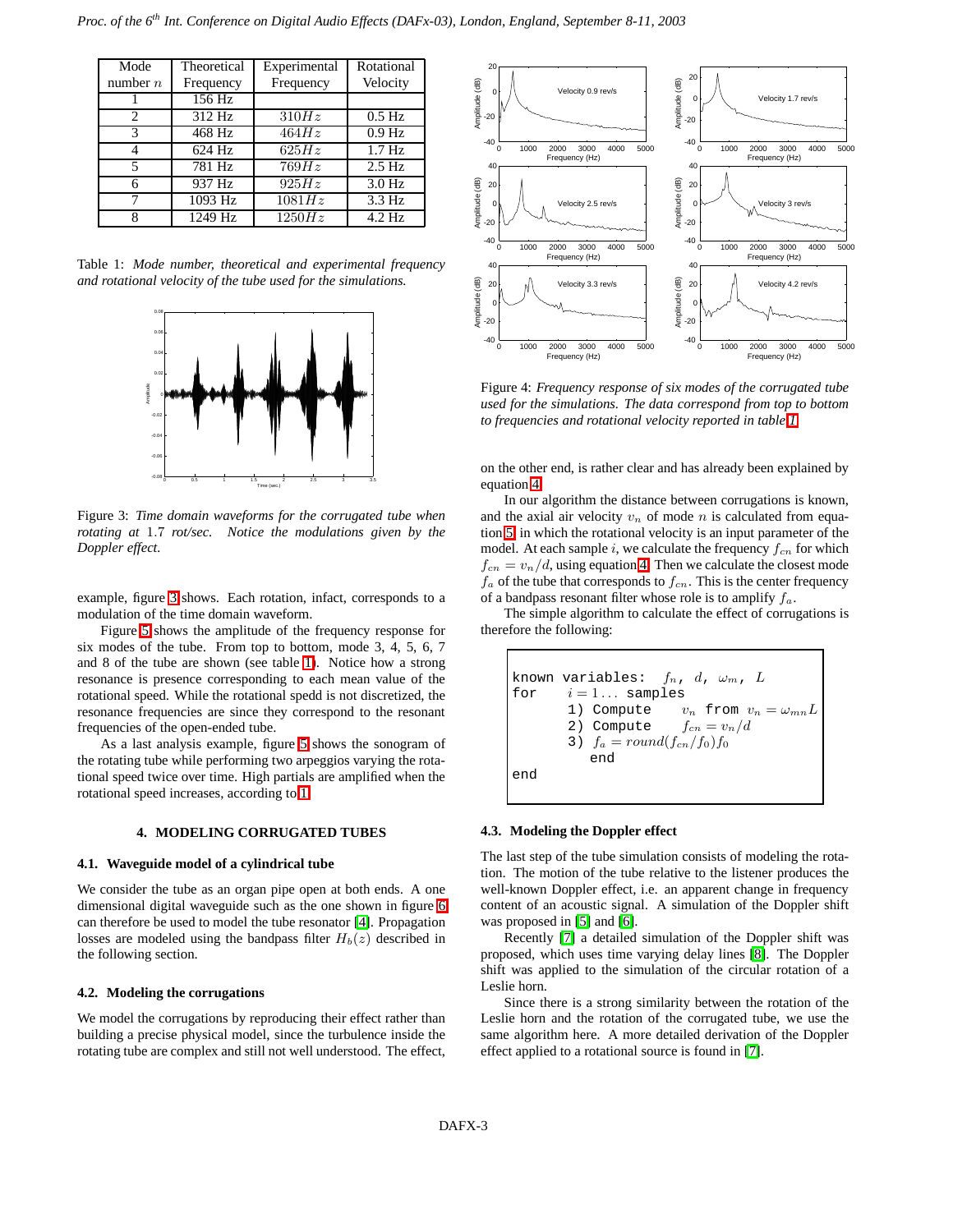

<span id="page-3-0"></span>Figure 5: *Sonogram of the rotating tube while varying the rotational speed. Two arpeggios are obtained by varying the rotational speed.*



<span id="page-3-1"></span>Figure 6: *Waveguide model of a cylindrical tube. Losses are lumped in the filters*  $H_b$ *.* R *represents a reflection filter.* 

<span id="page-3-2"></span>For a circularly rotating tube, the source position can be approximated as

$$
\underline{x}_s(t) = \begin{bmatrix} r_s \cos(\omega_m t) \\ r_s \sin(\omega_m t) \end{bmatrix}
$$
 (8)

where  $r_s$  is the circular radius and  $\omega_m$  is, as before, the angular velocity.

By [\(8\)](#page-3-2), the source velocity for the circularly rotating tube is

$$
\underline{v}_s(t) = \frac{d}{dt}\underline{x}_s(t) = \begin{bmatrix} -r_s\omega_m\sin(\omega_m t) \\ r_s\omega_m\cos(\omega_m t) \end{bmatrix}
$$
(9)

Since the Doppler effect depends only on the relative position between the source and the listener [\[9\]](#page-4-8), after some derivations that can be found in [\[7\]](#page-4-6), we obtain:

$$
\underline{v}_{sl} = \frac{-r_l r_s \omega_m \sin(\omega_m t)}{r_l^2 + 2r_l r_s \cos(\omega_m t) + r_s^2} \left[ \begin{array}{c} r_l - r_s \cos(\omega_m t) \\ -r_s \sin(\omega_m)t \end{array} \right]. \tag{10}
$$

where  $v_{sl}$  is the projected source velocity and  $r_l$  is the listener's radius. In the far field, this reduces simply to

$$
\underline{v}_{sl} \approx -r_s \omega_m \sin(\omega_m t) \begin{bmatrix} 1 \\ 0 \end{bmatrix}
$$
 (11)

Substituting into the Doppler expression [\(7\)](#page-1-4) with the listener velocity  $v_l$  set to zero yields

$$
\omega_l = \frac{\omega_s}{1 + r_s \omega_m \sin(\omega_m t) / c} \approx \omega_s \left[ 1 - \frac{r_s \omega_m}{c} \sin(\omega_m t) \right],\tag{12}
$$

where the approximation is valid for small Doppler shifts. Thus, in the far field, a rotating tube causes an approximately *sinusoidal* multiplicative frequency shift, with the amplitude given by tube's rotational radius  $r_s$  times tube angular velocity  $\omega_m$  divided by sound velocity  $c$ .

### **5. THE COMPLETE MODEL**

The complete singing tube model is summarized in figure [7.](#page-3-3) The model is driven by two kinds of parameters:

- 1. **Physical parameters:** Length of the tube L and distance between corrugations d.
- 2. **Control parameters:** Angular velocity  $\omega_m$  and rotational radius  $r_s$ .

The angular velocity  $\omega_m$  and the rotational radius  $r_s$  are used as a parameter for the Doppler effect simulation. A fractional delay line  $[8]$  allows to continuously vary the discrete length  $N$  of the tube, where  $N = f_s 2L/c$ , where  $f_s$  is the sampling rate and c is, as before, the speed of sound in air.

A sharp second order resonant filter, tuned to the mode of the tube closest to  $\omega_m L/d$ , where d is the distance between corrugations, models the effect of corrugations as well as propagation losses.

We noticed, infact, that adding an additional lowpass filter to account for propagation losses along the tube does not improve the quality of the synthesis. We therefore lump all frequency dependent losses into the bandpass filter that accounts for corrugations.



<span id="page-3-3"></span>Figure 7: *Simplified block diagram of the complete model that simulates the corrugated tube.*

## **6. SIMULATION RESULTS**

Figure [8](#page-4-9) shows the sonogram of the synthetic corrugated tube while increasing the rotational speed. Notice how, as in the case of the real tube, one strong mode appears in the spectrum when the rotational speed increases.

#### **7. MUSICAL APPLICATIONS**

The corrugated tube's model has been implemented as an extension to the real-time environment Max/MSP [\[10\]](#page-4-10). The model of the singing tube has been used in the piece *Garden of Dragon* for cellophane, corrugated tubes and computer. This piece presents a communication between the virtual and real singing pipes using